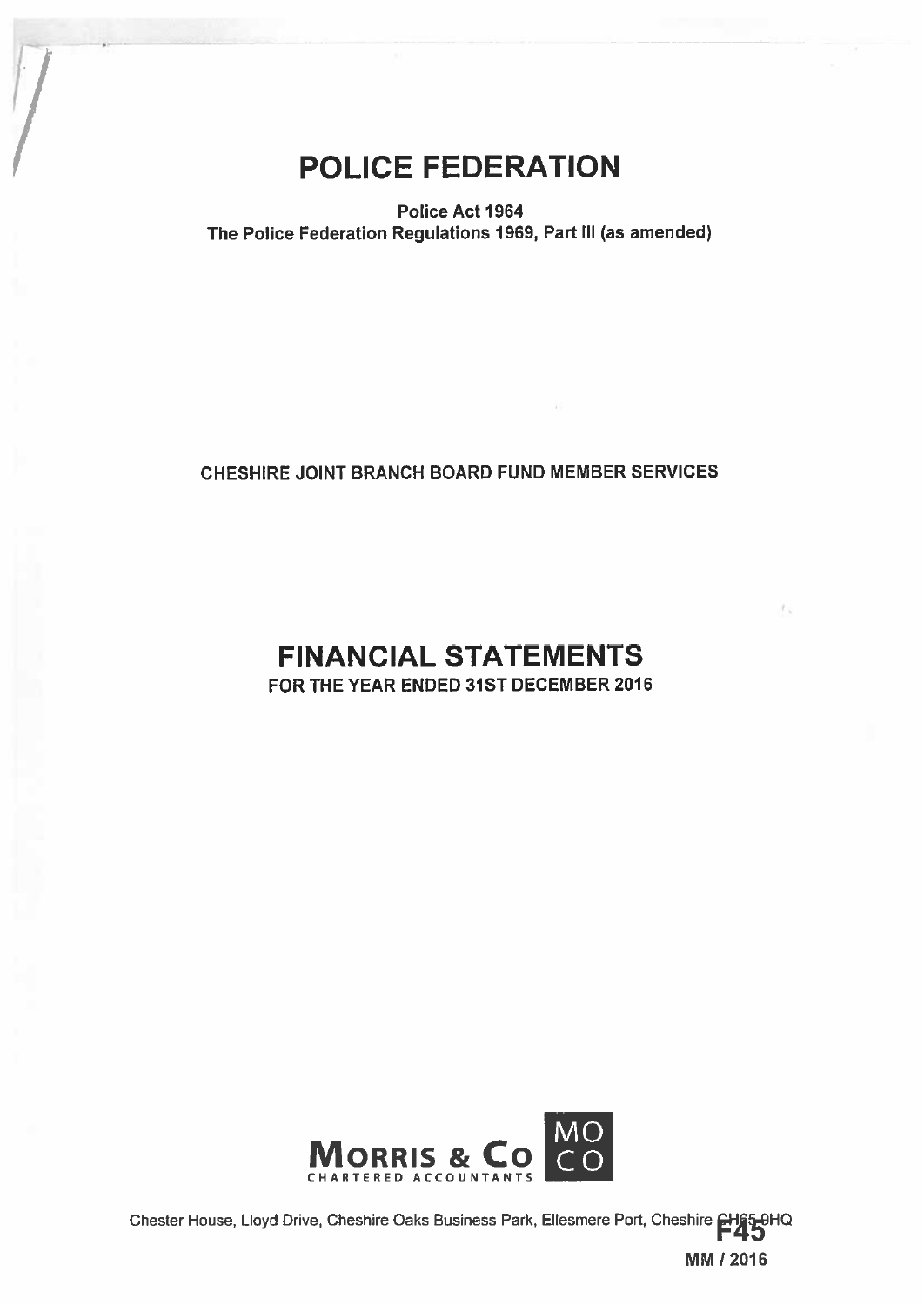# CHESHIRE JOINT BRANCH BOARD FUND MEMBER SERVICES

 $\mathcal{L}$ 

# YEAR ENDED 31ST DECEMBER 2016

 $T_{\rm X}$ 

| <b>CHAIRMAN</b>  | Mr S Roberts<br>c/o Cheshire Police Federation<br><b>Clemonds Hey</b><br>Oakmere Road<br>Winsford<br><b>Cheshire</b><br><b>CW7 2UA</b>                                                                                          |  |
|------------------|---------------------------------------------------------------------------------------------------------------------------------------------------------------------------------------------------------------------------------|--|
| <b>SECRETARY</b> | Mr I Allen<br>c/o Cheshire Police Federation<br><b>Clemonds Hey</b><br>Oakmere Road<br>Winsford<br><b>Cheshire</b><br><b>CW7 2UA</b>                                                                                            |  |
| <b>TREASURER</b> | Mr Ken Davies<br>c/o Cheshire Police Federation<br><b>Clemonds Hey</b><br>Oakmere Road<br>Winsford<br><b>Cheshire</b><br><b>CW7 2UA</b>                                                                                         |  |
| AUDITORS         | Morris & Co.<br><b>Chartered Accountants and Statutory Auditor</b><br><b>Chester House</b><br><b>Lloyd Drive</b><br><b>Cheshire Oaks Business Park</b><br><b>Ellesmere Port</b><br>Cheshire CH65 9HQ                            |  |
| <b>TRUSTEES</b>  | Mr A Taylor<br>c/o Cheshire Police Federation<br><b>Clemonds Hey</b><br>Oakmere Road<br><b>Winsford</b><br>Cheshire<br><b>CW7 2UA</b><br>Mr D Snasdell<br>c/o Cheshire Police Federation<br><b>Clemonds Hey</b><br>Oakmere Road |  |
|                  | Winsford<br><b>Cheshire</b><br><b>CW7 2UA</b><br>Mr C Taylor<br>c/o Cheshire Police Federation<br><b>Clemonds Hey</b><br><b>Oakmere Road</b>                                                                                    |  |
|                  | Winsford<br><b>Cheshire</b><br><b>CW7 2UA</b>                                                                                                                                                                                   |  |

SHOW NAMES AND ADDRESSES OF ABOVE OFFICIALS AND QUALIFICATIONS OF AUDITORS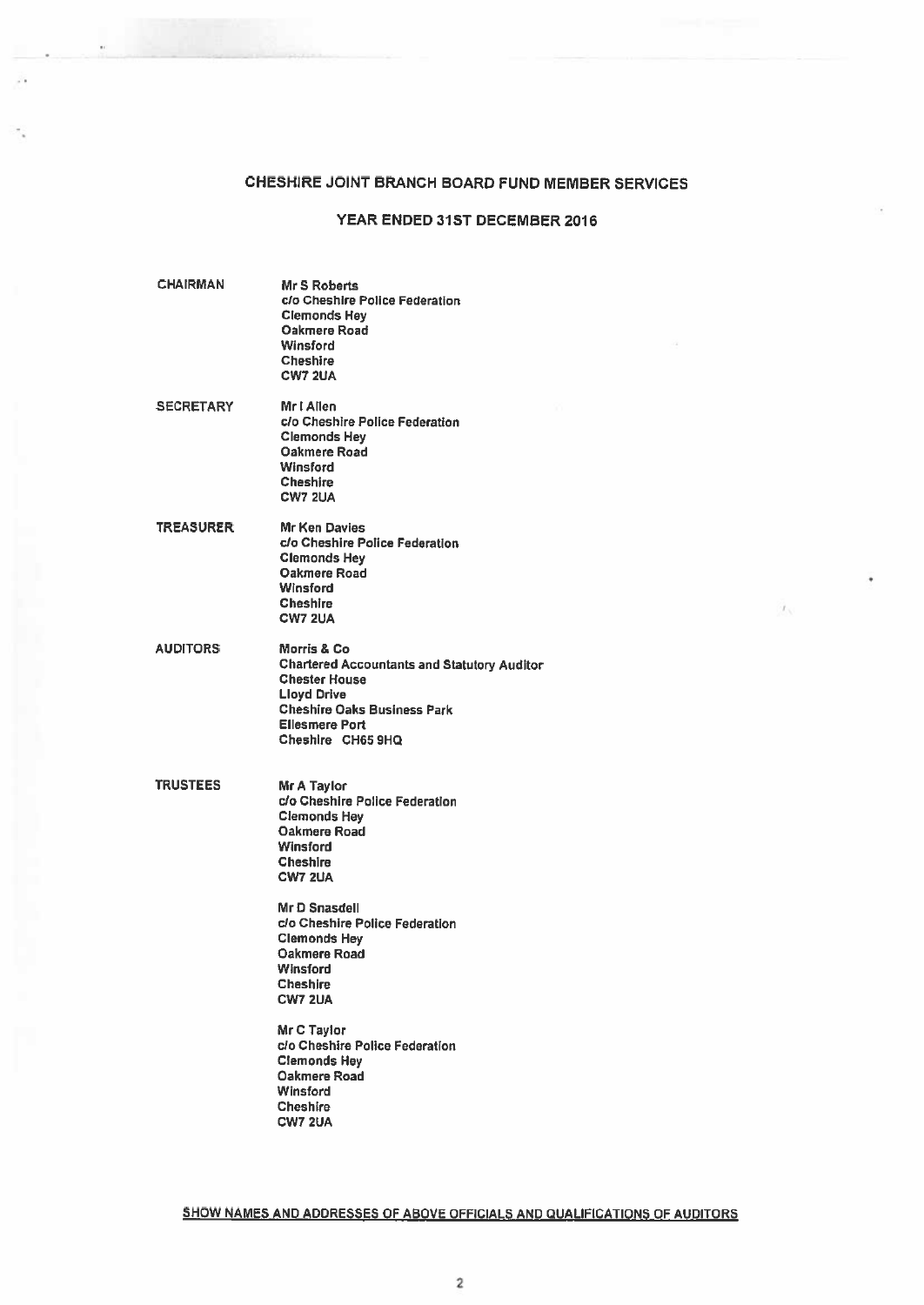# INDEPENDENT AUDITORS REPORT TO THE MEMBERS OF CHESHIRE JOINT BRANCH BOARD FUND MEMBER SERVICES

We have audited the Financial Statements of the Cheshire Joint Branch Board Fund Member Services for the year ended 31st December 2016, which comprise the Statement of Income and Retained Earnings, Statement of Financial Position, and Notes to the Financial Statements. The Financial Statements have been prepared under the requirements of the Police Federation Regulations and Fund Rules and adopting the measurement principles of FRS 102, "The Financial Reporting Standard applicable in the UK and Republic of Ireland".

This repor<sup>t</sup> is made solely to the Fund's members, as <sup>a</sup> body. Our audit work has been undertaken so that we might state to the Fund's members those matters we are required to state to them in an auditor's report and for no other purpose. To the fullest extent permitted by law, we do not accep<sup>t</sup> or assume responsibility to anyone other than the Fund and the Fund's members as <sup>a</sup> body, for our audit work, for this report, or for the opinions we have formed.

# Respective Responsibilities of the Management Committee and Auditors

As explained more fully in the Statement of Management Committee's Responsibilities set out in the notes to the Financial Statements the managemen<sup>t</sup> committee are responsible for the preparation of the Financial Statements and for being satisfied that they fairly reflect the state of the Fund's affairs as at 31st December 2016 and of its results for the year then ended.

Our responsibility is to audit and express an opinion on the Financial Statements in accordance with applicable law and International Standards on Auditing (UK and Ireland). Those standards require us to comply with the Auditing Practices Board's Ethical Standards for Auditors.

### Scope of the audit of the Financial Statements

An audit involves obtaining evidence about the amounts and disclosures in the Financial Statements sufficient to give reasonable assurance that the Financial Statements are free from material misstatement, whether caused by fraud or error. This includes an assessment of: whether the accounting policies are appropriate to the Fund's circumstances and have been consistently applied and adequately disclosed; the reasonableness of significant accounting estimates made by the managemen<sup>t</sup> committee; and the overall presentation of the Financial Statements.

#### Opinion on Financial Statements

In our opinion the Financial Statements:

- fairly reflect the state of the Fund's affairs as at 31st December 2016 and of its results for the year then ended;
- have been properly prepared in accordance with the measurement principles of United Kingdom Generally Accepted Accounting Practice; and

Marine Signed: ...

Morris & Co Chartered Accountants & Statutory Auditors Chester House, Lloyd Drive . Cheshire Oaks Business Park  $\frac{7}{201}$ <br>Ellesmere Port, Cheshire Dated:  $\frac{7}{201}$ 

CH65 9HQ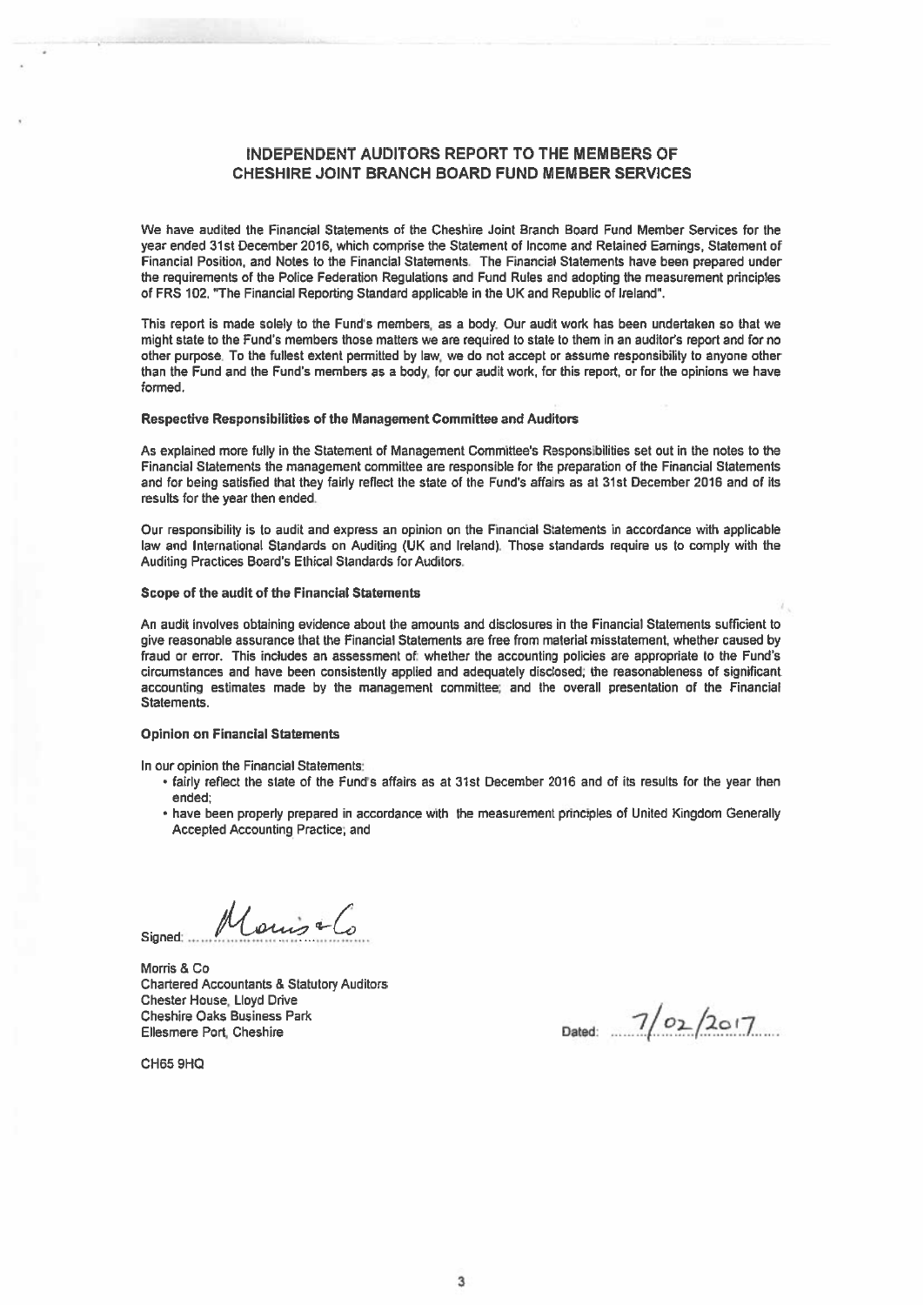# CHESHIRE JOINT BRANCH BOARD FUND MEMBER SERVICES

# STATEMENT OF INCOME AND RETAINED EARNINGS FOR THE YEAR ENDED 31ST DECEMBER 2016

|                                                                                                                                                | 2016<br>£ | 2015<br>£ |
|------------------------------------------------------------------------------------------------------------------------------------------------|-----------|-----------|
| <b>INCOME</b><br><b>Weekly Subscriptions</b><br>Constables<br>Sergeants<br>Inspectors                                                          |           |           |
|                                                                                                                                                |           |           |
| Less: Payable to Joint Central Committee 70%<br>Constables<br>Sergeants<br>Inspectors                                                          |           |           |
|                                                                                                                                                |           |           |
| <b>TOTAL INCOME</b>                                                                                                                            | 0         | ٥         |
| Less: ADMINISTRATIVE EXPENSES (Note 1)                                                                                                         | 78,697    | 63,564    |
| (DEFICIT) OF SUBSCRIPTION INCOME<br><b>OVER EXPENDITURE</b>                                                                                    | (78, 697) | (63, 564) |
| Add: Other Income - (Note 1.1)<br>To include all income as specified in Regulation 2c in the<br>Police Federation (Amendments) Regulation 2015 | 74,979    | 53,816    |
| (DEFICIT) FOR THE YEAR<br>BEFORE GAINS / (LOSSES)                                                                                              | (3.718)   | (9,748)   |
| Gains / (Losses) - (Note 1.2)                                                                                                                  |           |           |
| Value Adjustments on Investments<br>Value Adjustments on Investment Properties                                                                 |           |           |
| Deferred Tax on Value Adjustments                                                                                                              |           |           |
| (DEFICIT) FOR THE YEAR                                                                                                                         | (3,718)   | (9,748)   |
| RETAINED EARNINGS BROUGHT FORWARD                                                                                                              | 15,338    | 25,086    |
| RETAINED EARNINGS CARRIED FORWARD                                                                                                              | E11,620   | £15,338   |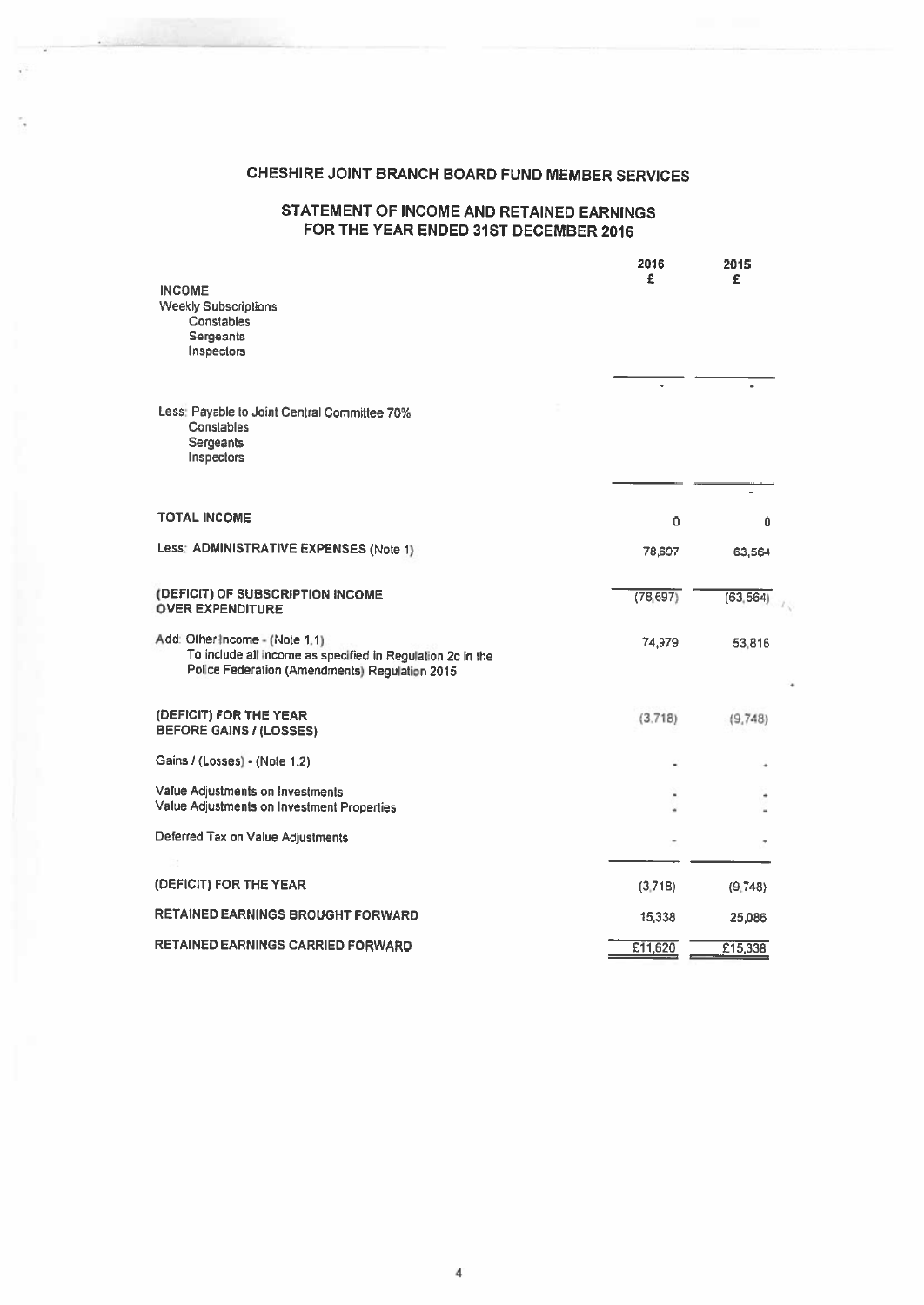# CHESHIRE JOINT BRANCH BOARD FUND MEMBER SERVICES

# STATEMENT OF FINANCIAL POSITION AS AT 31ST DECEMBER 2016

| <b>CHESHIRE JOINT BRANCH BOARD FUND MEMBER SERVICES</b>                             |                       |                                              |                         |                         |
|-------------------------------------------------------------------------------------|-----------------------|----------------------------------------------|-------------------------|-------------------------|
| STATEMENT OF FINANCIAL POSITION AS AT 31ST DECEMBER 2016                            |                       |                                              |                         |                         |
|                                                                                     |                       |                                              |                         |                         |
|                                                                                     | 2016<br>Cost          | Accumulated<br>Depreciation/<br>Revaluation/ | 2016<br><b>Net Book</b> | 2015<br><b>Net Book</b> |
|                                                                                     | τ                     | Impairment<br>£                              | Value<br>£              | Value<br>£              |
| <b>TANGIBLE FIXED ASSETS</b><br><b>Furniture and Fittings</b>                       |                       |                                              |                         |                         |
| <b>Computer Equipment</b>                                                           |                       |                                              |                         |                         |
| Others - (Specify)                                                                  |                       | ٠                                            | $\blacksquare$          |                         |
|                                                                                     |                       |                                              |                         |                         |
|                                                                                     | 2016                  | 2015                                         | 2016                    | 2015                    |
| <b>INVESTMENTS</b>                                                                  | Cost                  | Cost                                         | <b>Market</b><br>Value  | <b>Market</b><br>Value  |
| Investments                                                                         | $\overline{\epsilon}$ | £                                            | Ξ                       | £                       |
| <b>Investment Properties</b>                                                        |                       |                                              |                         |                         |
| Others - (Specify)                                                                  | $\bullet$             | $\blacksquare$                               | ٠                       |                         |
| <b>CURRENT ASSETS</b>                                                               |                       |                                              |                         |                         |
| Contributions due from Joint Central Committee (Note 4)                             |                       |                                              |                         |                         |
| <b>Subscriptions Due</b><br>Cash at Bank and in Hand                                |                       |                                              | 11,620                  | 15,338                  |
| Others - (Specify)                                                                  |                       |                                              |                         |                         |
|                                                                                     |                       |                                              | 11,620                  | 15,338                  |
|                                                                                     |                       |                                              |                         |                         |
| <b>CURRENT LIABILITIES</b><br>Contributions due to Joint Central Committee (Note 4) |                       |                                              |                         |                         |
| <b>Corporation Tax</b><br>Deferred Tax                                              |                       |                                              |                         |                         |
| <b>Sundry Accrued Expenses</b>                                                      |                       |                                              |                         |                         |
|                                                                                     |                       |                                              |                         |                         |
|                                                                                     |                       |                                              |                         |                         |
| <b>NET CURRENT ASSETS / (LIABILITIES)</b>                                           |                       |                                              | 11,620                  | 15,338                  |
| <b>TOTAL ASSETS LESS CURRENT LIABILITIES</b>                                        |                       |                                              | 11,620                  | 15,338                  |
| <b>CREDITORS: Amounts Falling Due After More Than One Year</b>                      |                       |                                              |                         |                         |
| (Specify)                                                                           |                       |                                              |                         |                         |
| <b>NET ASSETS</b>                                                                   |                       |                                              | 11,620                  | 15,338                  |
|                                                                                     |                       |                                              |                         |                         |
| <b>REPRESENTED BY</b><br><b>Retained Earnings</b>                                   |                       |                                              | 11,620                  | 15,338                  |
| Other Reserves - (Specify)                                                          |                       |                                              |                         |                         |
|                                                                                     |                       |                                              | 11,620                  | 15,338                  |

We certify that we have fully complied with the Regulation 2 Police Federation (Amendment) Regulations 2015 and disclosed in the F45 all funds of which we are <sup>a</sup> beneficiary. We understand that failure to comply with this Regulation could be deemed <sup>a</sup> criminal andlor Police Disciplinary matter.

These Financial Statements have been prepared using the measurement principles and provisions of FRS 102.

| Signed                                        | <b>CHAIRMAN</b>  |
|-----------------------------------------------|------------------|
| Signed                                        | <b>TREASURER</b> |
| 2/02/1<br>Date Financial Statements approved: |                  |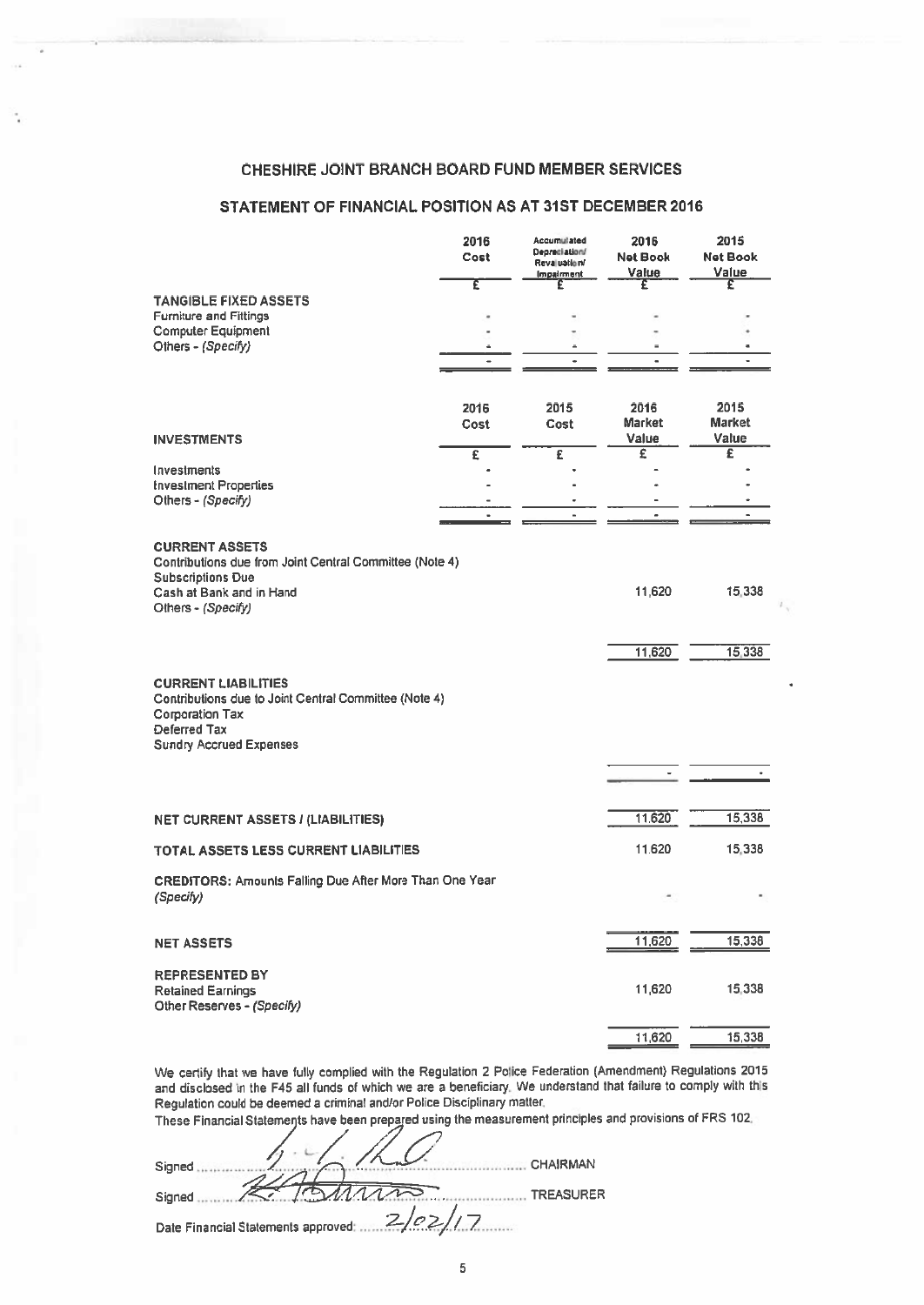÷,

|     |                                                                       |                                                                         | 2016<br>£        | 2015<br>£       |  |
|-----|-----------------------------------------------------------------------|-------------------------------------------------------------------------|------------------|-----------------|--|
| 1.  | <b>ADMINISTRATIVE EXPENSES</b>                                        |                                                                         |                  |                 |  |
|     | Accommodation<br>Additional Responsibility Payments (Honoraria)       |                                                                         |                  |                 |  |
|     | <b>Annual Conference</b>                                              |                                                                         | 130              | 531             |  |
|     | <b>Audit and Accountancy Charges</b><br><b>Bank Charges</b>           |                                                                         | 87               | 107             |  |
|     | <b>Clerical Assistance and Social Security Costs</b><br>Communication |                                                                         |                  |                 |  |
|     | <b>Computer Consumables</b><br><b>Corporation Tax</b><br>Depreciation |                                                                         |                  |                 |  |
|     | Donations                                                             |                                                                         | 100              | 45              |  |
|     | Hospitality<br>Incidental Overnight Expenses                          |                                                                         |                  |                 |  |
|     | Insurance                                                             |                                                                         |                  |                 |  |
|     | <b>Meeting Expenses</b><br><b>Official Publications</b>               |                                                                         |                  |                 |  |
|     | Postage, Printing and Stationery                                      |                                                                         |                  |                 |  |
|     | Repairs and Maintenance<br><b>Sundry Expenses</b>                     |                                                                         |                  |                 |  |
|     | Telephone                                                             |                                                                         | 300              | 300             |  |
|     | <b>Travel and subsistence</b>                                         |                                                                         | 4,714            | 8,049           |  |
|     | Other Expenses - (Specify)                                            | Miscellaneous - Note 9                                                  | 1,085<br>19,850  | 1,663<br>5,799  |  |
|     |                                                                       | Zoo Tickets purchased in advance<br><b>Charity Dinner Dance</b>         | 30,490           | 42,784          |  |
|     |                                                                       | Dinner Dance nominated charity donation<br><b>Official Publications</b> | 12,000<br>9,941  | 4,285           |  |
|     |                                                                       |                                                                         |                  |                 |  |
|     |                                                                       | TOTAL AS PER STATEMENT OF INCOME AND RETAINED EARNINGS                  | 78,697           | 63,564          |  |
|     |                                                                       |                                                                         | 2016             | 2015            |  |
|     |                                                                       |                                                                         | £                | £               |  |
| 1.1 | <b>OTHER INCOME</b>                                                   |                                                                         |                  |                 |  |
|     | Bank Interest (Gross)<br><b>Dividends Received</b>                    |                                                                         |                  |                 |  |
|     | <b>Donations Received</b>                                             |                                                                         |                  |                 |  |
|     | Profit / (loss) from Mailshots and Commissions<br>Zoo Ticket Sales    |                                                                         | 27,663<br>20,824 | 25,864<br>5,576 |  |
|     | <b>Charity Dinner Dance</b>                                           |                                                                         | 14,492           | 22,376          |  |
|     | <b>Charity Dinner Dance Raffle</b>                                    |                                                                         | 12,000           |                 |  |
|     | <b>Regulation 2c Income</b>                                           |                                                                         |                  |                 |  |
|     |                                                                       | TOTAL AS PER STATEMENT OF INCOME AND RETAINED EARNINGS                  | 74,979           | 53,816          |  |
|     |                                                                       |                                                                         |                  |                 |  |
|     |                                                                       |                                                                         | 2016<br>£        | 2015<br>£       |  |
| 1.2 | GAINS / (LOSSES)                                                      |                                                                         |                  |                 |  |
|     | Gain / (Loss) on Investments                                          |                                                                         |                  |                 |  |
|     |                                                                       | TOTAL AS PER STATEMENT OF INCOME AND RETAINED EARNINGS                  |                  |                 |  |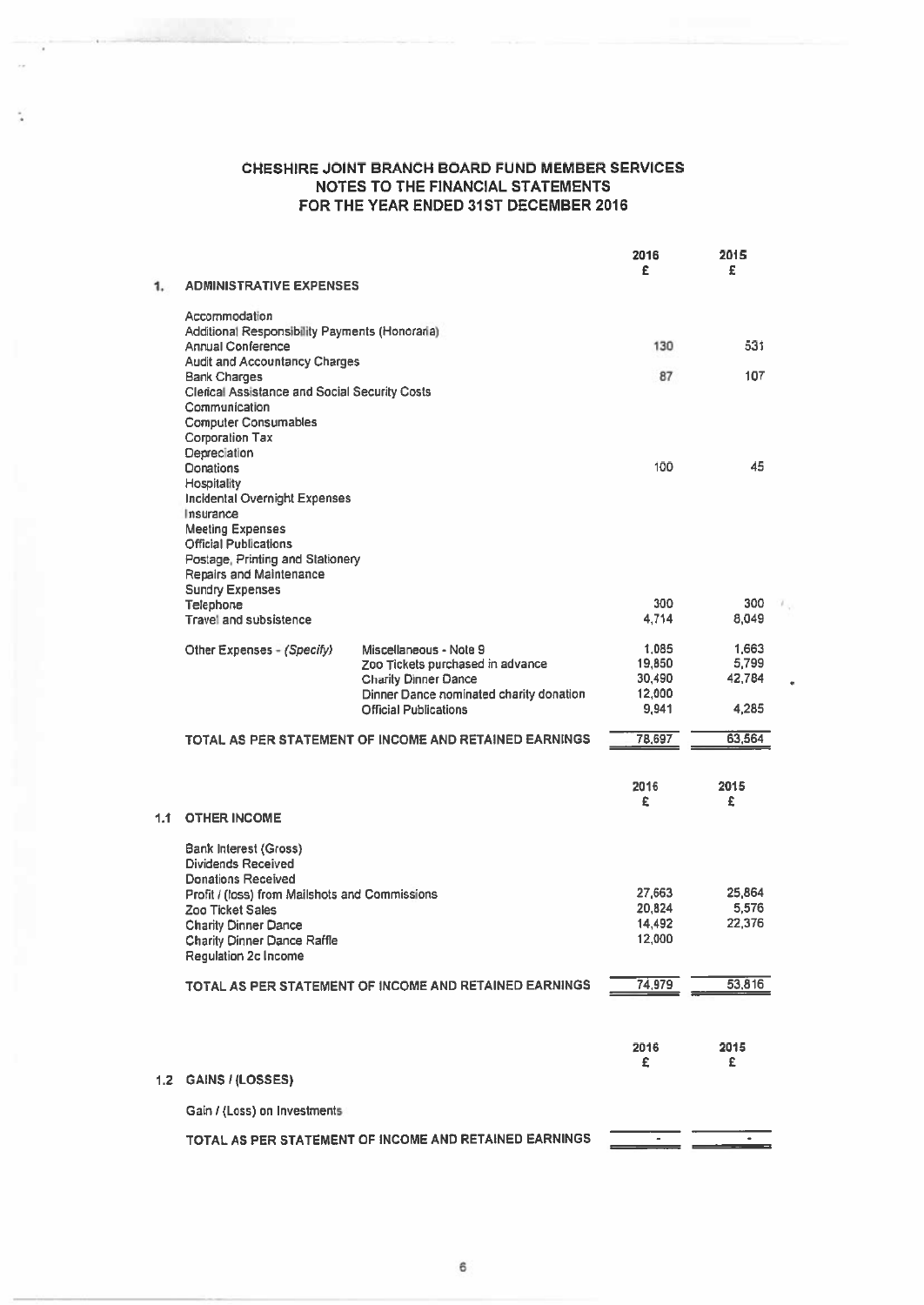## 2. ACCOUNTING POLICIES

#### A. Basis of Preparing the Financial Statements

The Financial Statements have been prepared under the requirements of the Police Federation Regulations and Fund Rules and adopting the measurement principles of Financial Reporting Standard 102, 'The Financial Reporting Standard applicable in the UK and Republic of Ireland" (FRS 102).

This is the first year in which the Financial Statements have been prepared in accordance with FRS 102. Refer to note S for an explanation of the transition,

The date of the transition is 1st January 2015. The transition to FRS 102 has resulted in <sup>a</sup> small number of changes in the accounting policies to those used previousy.

#### B. Accounting Convention

The Financial Statements have been prepared under the historic cost convention excep<sup>t</sup> investments and investment properties which are stated at market value.

C. Income

Income is primarily derived from subscriptions collected from the Funds members.

Other income sources may include rental / investment income and income generated from providing member services.

D. Expenditure

Expenditure is shown inclusive of Value Added Tax.

#### E. Depreciation

Depreciation has been calculated at rates required to write off the relevant assets over their anticipated lives.

The applicable annual rates are: Furniture and Fittings **Executive Executive Act 2018** — 15% reducing balance basis Computer Equipment **Example 25%** straight line basis Other Assets Property - (Specify)

— 25% reducing balance basis

#### F. Taxation

Provision is made for Corporation Tax in respect of the Fund's liability to taxation on investment income. capital gains and income derived from third party transactions.

G. Investments (if applicable)

Investments and investment properties are shown in the Financial Statements at market value.

# H, Deferred Taxation (if applicable)

Deferred taxation is provided on the liability method to take account of timing differences between the treatment of certain items for accounts purposes and their treatment for tax purposes.

I. Other Policies - (Specify)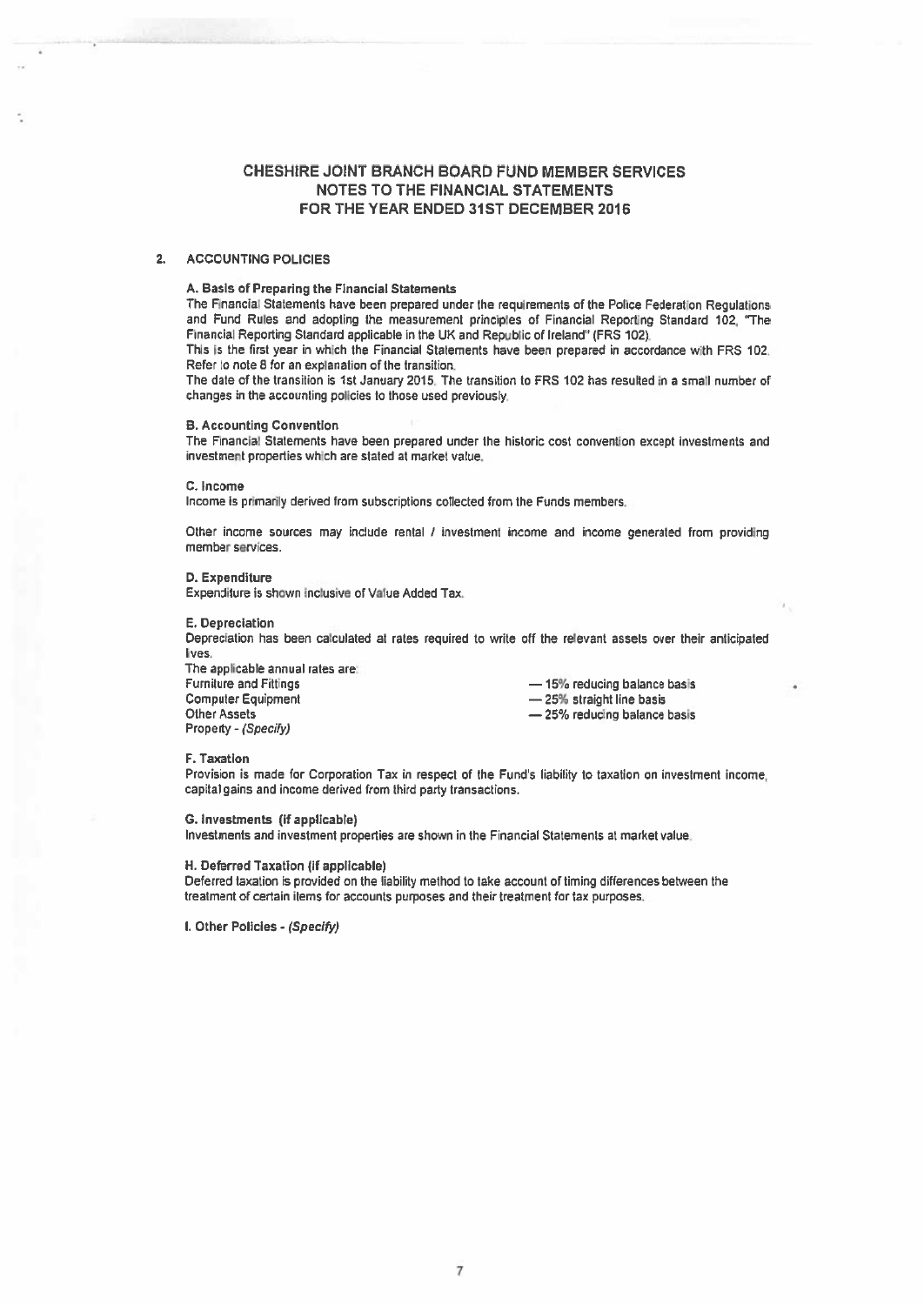## 3. STATEMENT OF MANAGEMENT COMMITTEE'S RESPONSIBILITIES

## 4. CONTRIBUTIONS DUE FROM? (TO) JOINT CENTRAL COMMITTEE

|                                       | <b>CHESHIRE JOINT BRANCH BOARD FUND MEMBER SERVICES</b>                                                                                                                                                                                                                                                                                                                                                                                                                                                                                                                                                                                                                                            |      |      | <b>NOTES TO THE FINANCIAL STATEMENTS</b><br>FOR THE YEAR ENDED 31ST DECEMBER 2016 |           |                 |
|---------------------------------------|----------------------------------------------------------------------------------------------------------------------------------------------------------------------------------------------------------------------------------------------------------------------------------------------------------------------------------------------------------------------------------------------------------------------------------------------------------------------------------------------------------------------------------------------------------------------------------------------------------------------------------------------------------------------------------------------------|------|------|-----------------------------------------------------------------------------------|-----------|-----------------|
| to presume otherwise.                 | STATEMENT OF MANAGEMENT COMMITTEE'S RESPONSIBILITIES<br>Regulation 18(2) of The Police Federation Regulations (as amended) requires the Committee, in relation to<br>Federation funds held by it, to keep accounts showing all monies received or paid out and to cause the<br>Financial Statements for each year to be audited by an independent auditor. In causing the Financial<br>Statements to be prepared, the Committee is required to:<br>· Select suitable accounting policies and apply them consistently.<br>. Make judgements and estimates that are reasonable and prudent.<br>Ensure that the Financial Statements are prepared on the going concern basis unless it is appropriate |      |      |                                                                                   |           |                 |
| fraud and other irregularities.       | The Committee is responsible for keeping adequate accounting records and also is responsible for safe-<br>guarding the assets of the Fund and hence for taking reasonable steps for the prevention and detection of                                                                                                                                                                                                                                                                                                                                                                                                                                                                                |      |      |                                                                                   |           |                 |
|                                       | CONTRIBUTIONS DUE FROM / (TO) JOINT CENTRAL COMMITTEE                                                                                                                                                                                                                                                                                                                                                                                                                                                                                                                                                                                                                                              |      |      |                                                                                   |           |                 |
| Constables<br>Sergeants<br>Inspectors |                                                                                                                                                                                                                                                                                                                                                                                                                                                                                                                                                                                                                                                                                                    |      |      |                                                                                   | 2016<br>£ | 2015<br>£       |
|                                       | <b>CONTRIBUTING AND NON CONTRIBUTING MEMBERS AT 31ST DECEMBER 2016</b>                                                                                                                                                                                                                                                                                                                                                                                                                                                                                                                                                                                                                             |      |      |                                                                                   |           |                 |
|                                       | 2016<br><b>No. of Contributing</b><br>Members                                                                                                                                                                                                                                                                                                                                                                                                                                                                                                                                                                                                                                                      | 2015 | 2016 | 2015<br>No. of Non Contributing<br><b>Members</b>                                 | 2016      | 2015<br>Others* |

## 5. CONTRIBUTING AND NON CONTRIBUTING MEMBERS AT 31ST DECEMBER 2016

|                               | 2016 | 2015<br><b>No. of Contributing</b><br><b>Members</b>                                                                                                                                                                                 | 2016 | 2015<br><b>No. of Non Contributing</b><br><b>Members</b> | 2016           | 2015<br>Others* |
|-------------------------------|------|--------------------------------------------------------------------------------------------------------------------------------------------------------------------------------------------------------------------------------------|------|----------------------------------------------------------|----------------|-----------------|
| Cadets                        |      | ۰                                                                                                                                                                                                                                    | ٠    |                                                          | $\blacksquare$ |                 |
| Constables                    |      | ۰                                                                                                                                                                                                                                    | ٠    |                                                          | ۰              |                 |
| Sergeants<br>Inspectors/Chief |      |                                                                                                                                                                                                                                      | ٠    |                                                          |                |                 |
| Inspectors                    |      |                                                                                                                                                                                                                                      |      |                                                          |                |                 |
|                               |      |                                                                                                                                                                                                                                      |      |                                                          |                |                 |
|                               |      | <b>The Contract Commercial Contract Contract Contract Contract Contract Contract Contract Contract Contract Contract Contract Contract Contract Contract Contract Contract Contract Contract Contract Contract Contract Contract</b> |      |                                                          |                |                 |

This column refers to those members who are non contributors by virtue of receiving no pay, being on unpaid maternity leave or serving officers on career breaks. (JBB Circular 53/96 refers)

## 6. INVESTMENTS (if applicable)

|                             | 2016<br>Market<br>Value | 2015<br>Market<br>Value |
|-----------------------------|-------------------------|-------------------------|
|                             |                         |                         |
| <b>Equities</b>             | ÷                       |                         |
| <b>Fixed Interest Funds</b> | ٠                       | u                       |
| <b>Unit Trusts</b>          | ٠                       | $\lambda$               |
| Others - (Specify)          | $\blacksquare$          | $\equiv$                |
|                             |                         |                         |
|                             | <b>A</b>                | ٠                       |

## 7. INVESTMENT PROPERTIES (if applicable)

|                              | 2016          | 2015          |
|------------------------------|---------------|---------------|
|                              | <b>Market</b> | <b>Market</b> |
|                              | Value         | Value         |
|                              |               |               |
| <b>Investment Properties</b> | ٠             | ٠             |
|                              |               |               |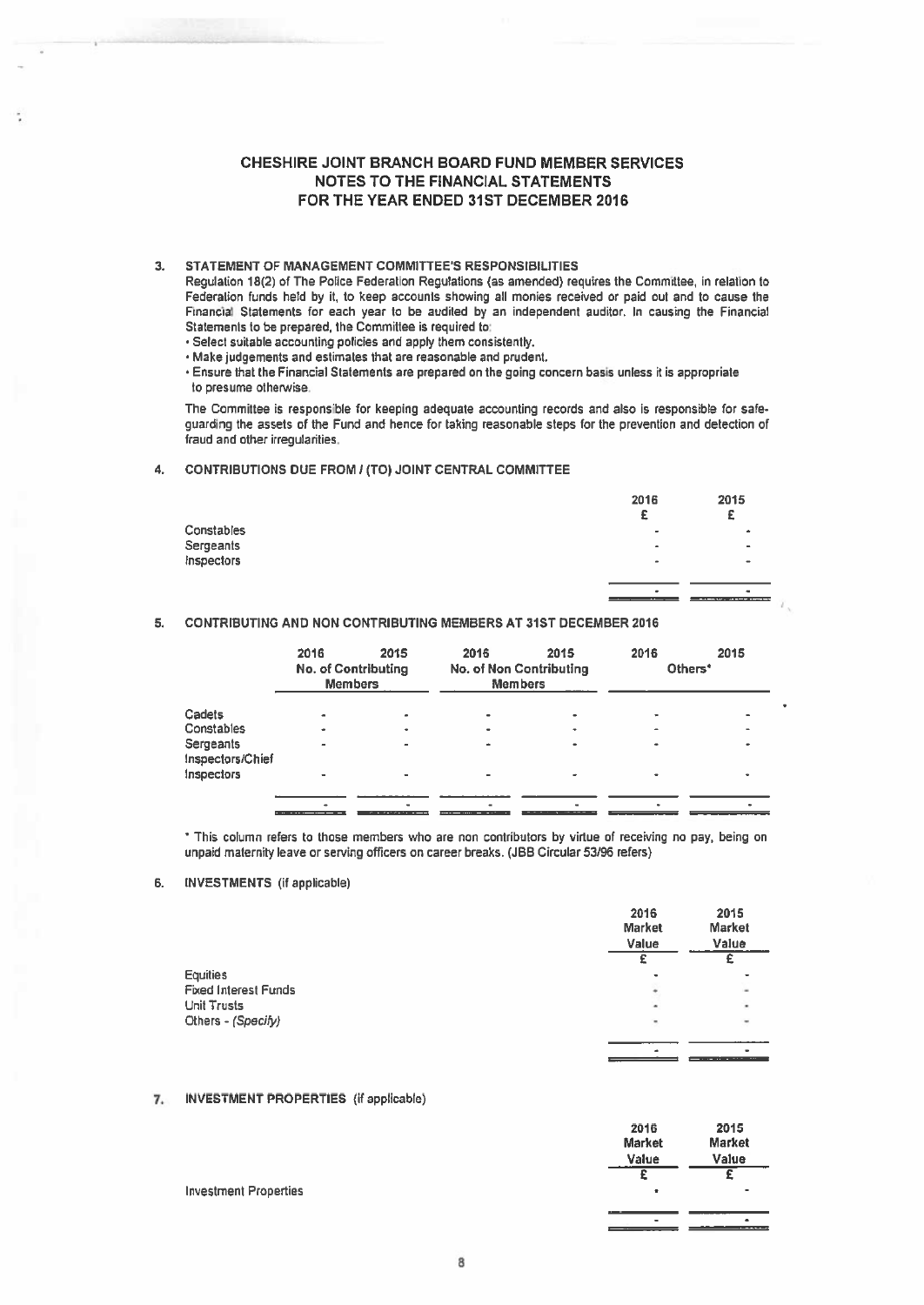## 3. TRANSITION TO FRS 102

t

This is the first year that the entity has presented Financial Statements complying with the measurement principles of FRS 102. The entity has restated the comparative pricr year amounts (where applicable) in accordance with FSS 102 requirements.

## CHANGES UNDER FRS 102

I. Investments and investment properties are now measured at market value rather than at historic cost. 2. Deferred tax on charge in measurement of investments from historic cost to market value.

## Restated Statement of Financial Position

|                                                                                                                                                                                                                                                                      | Explanation        | £ |  |
|----------------------------------------------------------------------------------------------------------------------------------------------------------------------------------------------------------------------------------------------------------------------|--------------------|---|--|
| Original Retained Earnings at 31 December 2015<br><b>Restatement of Investments and Investment Properties</b><br>Deferred Tax on Restatement of investments and Investment Properties<br><b>Restated Retained Earnings at 31 December 2015</b>                       |                    |   |  |
| <b>Restated Statement of Income and Retained Earnings</b>                                                                                                                                                                                                            |                    |   |  |
|                                                                                                                                                                                                                                                                      | <b>Explanation</b> | £ |  |
| Original Surplus / (Deficit) for the Year Ended 31 December 2015<br>Restatement of Investments and Investment Properties<br>Deferred Tax on Restatement of Investments and Investment Properties<br>Restated Surplus / (Deficit) for the Year Ended 31 December 2015 | 2                  |   |  |
|                                                                                                                                                                                                                                                                      |                    |   |  |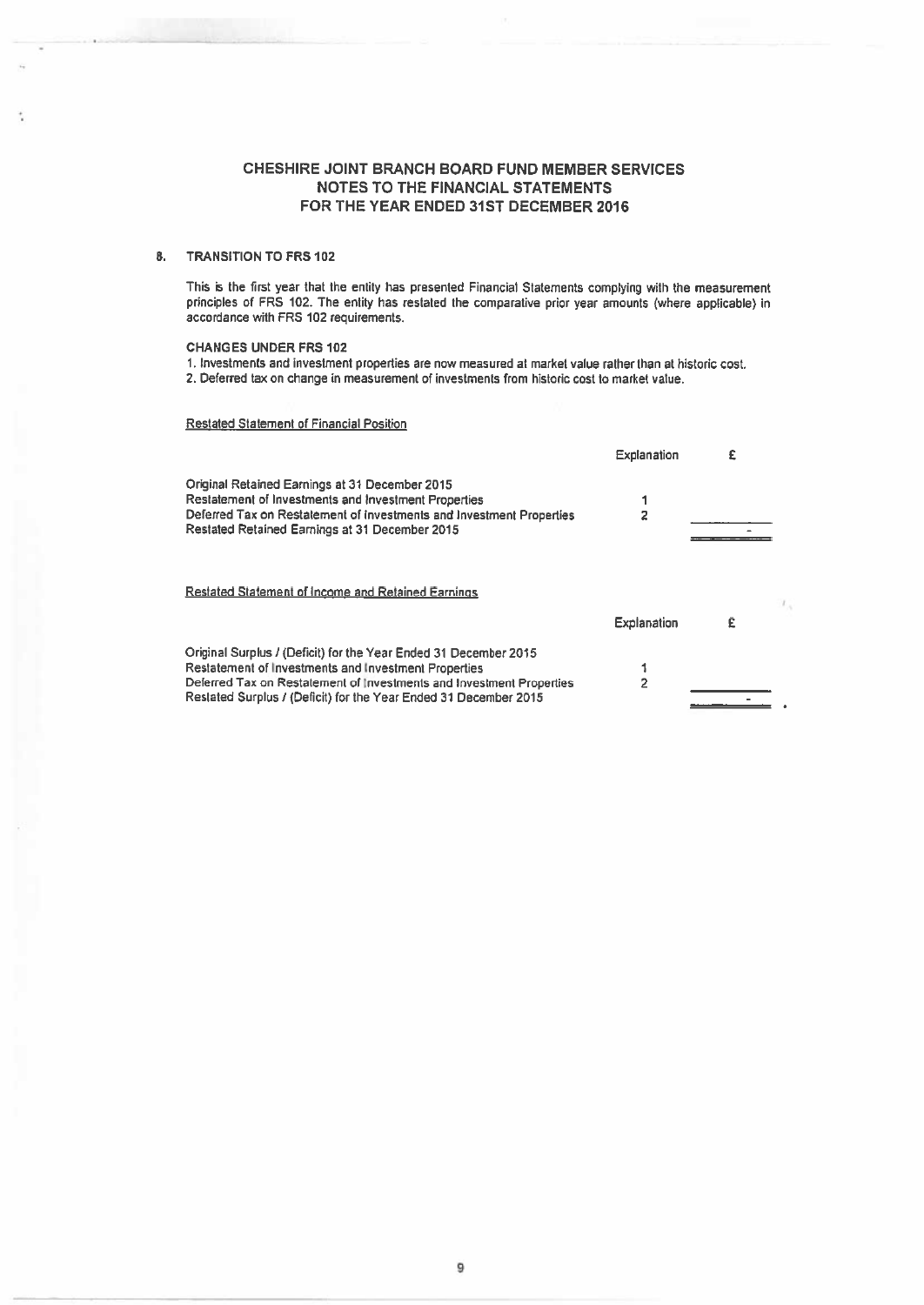## NOTES for the guidance of Treasurers

#### in completing the Statement of Income and Retained Earnings, Statement of Financial Position and Notes to the **Financial Statements**

#### STATEMENT OF INCOME AND RETAINED EARNINGS

#### ŧ. NAME

The name of the force should be shown in the following places. Cover Statement of Financial Position Statement of Income and Retained Earnings Auditors Report

2. The corresponding amounts for last year should be entered in the last column of each page.

#### 3. DEPRECIATION

This represents the portion of cost of the assets written off in the year due to wear and tear and should be provided at rates calculated to write off the cost of the asset over its useful life. Normally, an average of 15% for furniture and fittings and 25% for other assets on a reducing balance basis and 25% for computer equipment on a straight line basis, should be adequate. The depreciation policy with regard to property should be disclosed under note 2, if applicable.

#### 4. OTHER EXPENDITURE

Any expenditure which does not fall under the headings in the Statement of Income and Retained Earnings, should be entered beneath the pre-printed list with the appropriate narrative. Please do not alter those headings already listed.

#### 5. OTHER INCOME

If the Fund has any other income, such as deposit interest, dividends (including accumulation dividends), then this should be shown here with a brief description of each item received.

#### 6. ADDITIONAL SCHEDULES

Where additional schedules are to be used to <sup>g</sup>ive breakdowns of information in the Financial Statements, these should be signed and dated by the Chairman and Treasurer of the Board and the Auditors.

#### STATEMENT OF FINANCIAL POSITION

#### 7. ACCUMULATED FUND

This represents the accumulated surpluses for all years from inception of the Fund

## B. CONTRIBUTIONS DUE TO CENTRAL COMMITTEES

These represent contributions due to the Committee but not paid at the end of the year. They will also be included in the rgure which appeas in the Statement of Income and Retained Earnings "Payaole to Central Committees". This amount shoud be shown in the 'Notes" and anaysed between the different ranks.

#### 9. SUNDRY ACCRUED EXPENSES

Expenses which refer to the year under review, but which have not been paid at the end of the year, should be entered here in total. They will also, of course, be included under the appropriate headings, in the Statement of Income and Retained Earnings.

### 10. FIXEDASSETS

Purchases of assets over £1,000 should be capitalised. Purchases of assets under £1,000 should generally be written off. Assets not conforming with the standard headings should be shown separately on the Statement or Financial Position under "Others (specify)" in the Fixed Assets category

## II. SUBSCRIPTIONS DUE

Subscriptions which are due to the Fund at the end of the year but which have not been received are to be shown here They will be added to the amounts received in respec<sup>t</sup> of the year and included in the total as shown in the Statement of Income and Retained Earnings.

#### NOTES TO THE FINANCIAL STATEMENTS

#### 12. OTHER POLICIES(NOTES

State any other accounting policies that are specifically adopted by the Fund, to reflect its own circumstances: for example policies on Stock, Revaluation of Properties, Other Income, Pensions, Other Fixed Assets, Loans etc. If Investments are held, the 'cost tess provision for impairment in value' and 'market value' at the year end should be disclosed in note 6 in the Financial Statements,

NB. Copies of these Financial Statements must be forwarded to the Treasurers of the Rank Separate and Joint Central Committees. The copies must be signed by the officers of the Board and the Auditors (original signatures not photocopies).